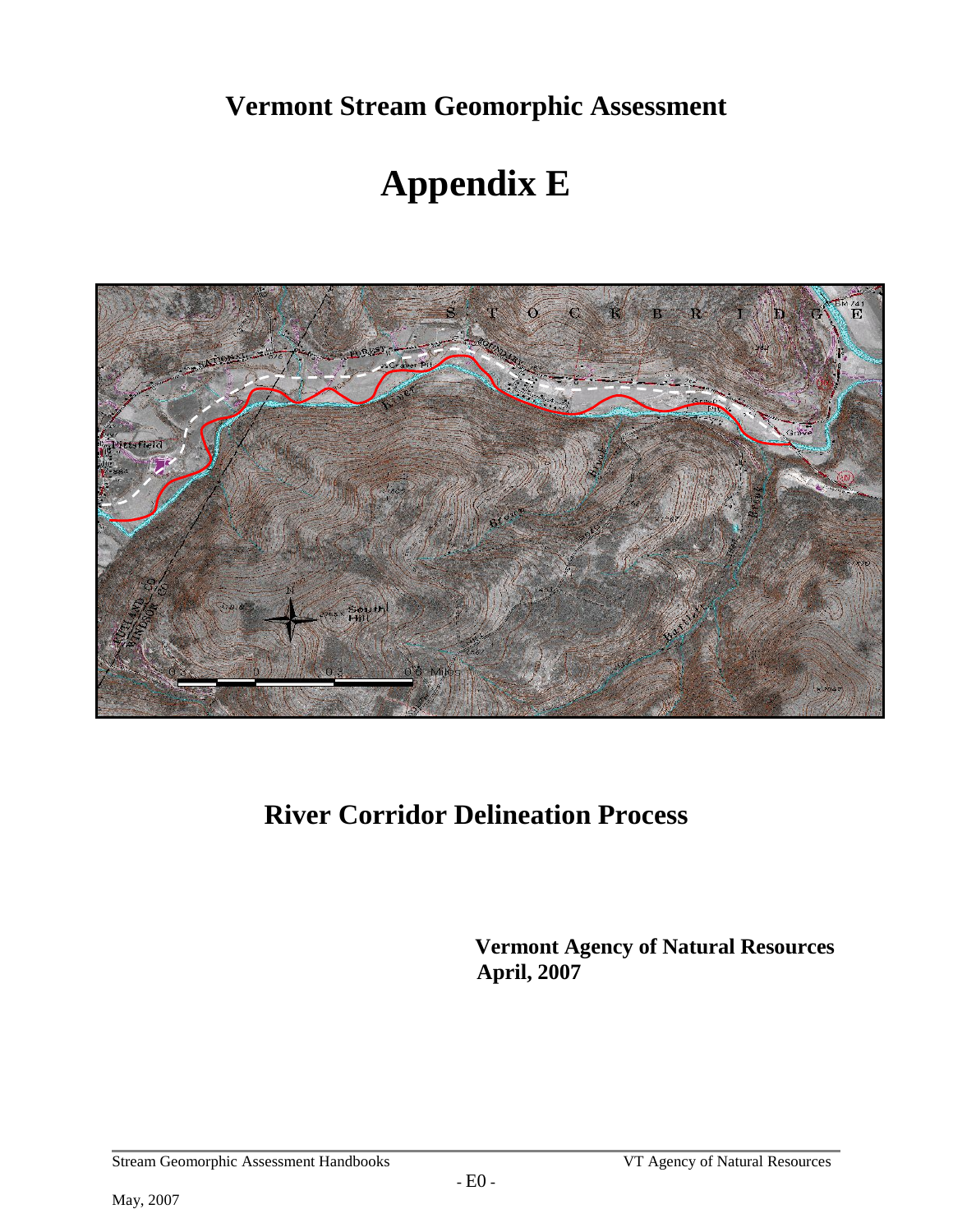## **River Corridor Delineation Process**

## **Purpose**

A stream and river corridor delineation process has been developed as part of the Phase 1 Stream Geomorphic Assessment (SGA) protocol to create a map overlay area and assess:

- $\triangleright$  Surficial geologic materials and soils (Steps 3.3 and 3.5)
- $\blacktriangleright$  Land cover / land use (Step 4.2)
- $\triangleright$  Berms, roads, and developments (Steps 6.1 and 6.2)

The corridor will also be used in the Phase 2 SGA protocols to evaluate parameters in the field.

- $\triangleright$  River corridor encroachments (Step 1.3)
	- $\triangleright$  River corridor land use (Step 3.3)

The delineation process recognizes that in some cases, the geologic and land use factors influencing runoff and erosion may extend beyond the toe of the side slope in a narrow valley. The process also recognizes that in wider valleys, human structures on the valley floor do not always alter floodplain characteristics. The process defines a width of land on either side of the river, together called the river corridor, that will capture:

- $\triangleright$  Factors influencing runoff and erosion;
- $\triangleright$  Factors influencing floodplain function; and
- $\triangleright$  A minimum width of land within the overall valley width that may be occupied by the active stream channel, as slope and dimension remain in balance with the watershed inputs.

## **SGAT and the Corridor Delineation Process**

The SGAT extension designed for use with GIS is a significant time-saving tool in delineating the river corridor. For those stream reaches where you have used GIS to draw valley toe and meander centerlines, SGAT can be used to carry out the four-step process described below in a matter of minutes. For stream reaches where no valley toes and meander center lines were drawn, a default corridor of either 2.5 times the channel width (for a total of 5 channel widths) either side of the centerline or 100 ft (for a total of 200 feet) either side of the centerline, which ever is greatest, will be drawn by SGAT. Note, that this width is determined off the stream centerline; the 2.5 times the channel width is an attempt to recognize a portion of the channel width inherent in buffering off the stream centerline. If you are drawing the corridor from the top of the stream bank; than the calculation will be 2 times the channel width (for a total of 4 channel widths) either side of the stream bank or 100 ft (for a total of 200 ft), which ever is greatest.

A method for defining meander centerlines is described in Step 2 of the river corridor delineation process. A method for defining the toes of valley walls is described below. Draw the valley toes as a polygon theme and the meander centerlines as a line theme. See SGAT User Manual (Steps 7 and 9) for details on theme requirements and uses within the SGAT program.

#### **Defining the Toe of the Valley:**

Using soils maps and data in conjunction with topographic maps determine the location of the toe of the right and left valley walls. Generally, the toe of a valley wall can be identified by looking for the break in slope as the steeper val-

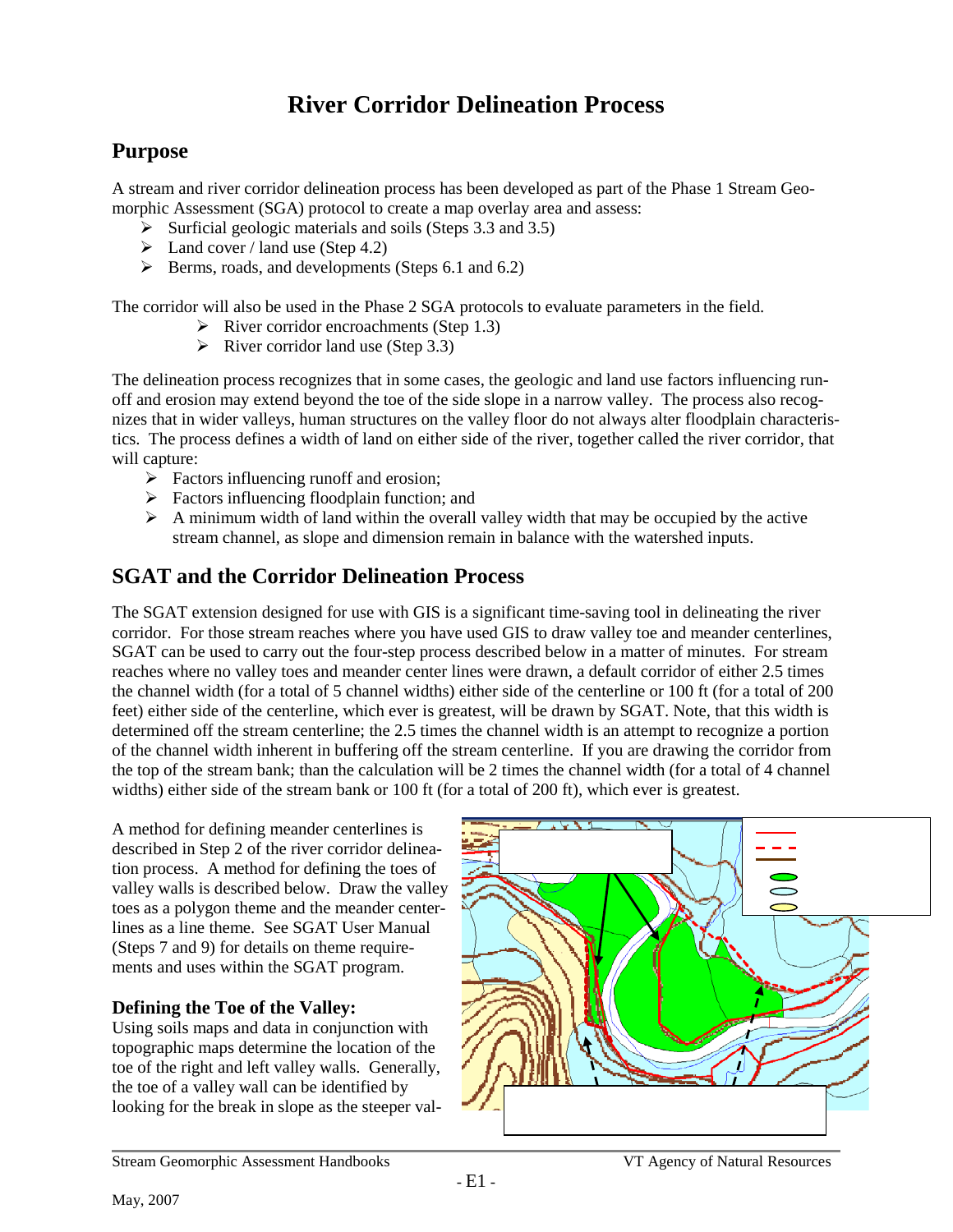ley wall turns into the gentle sloped valley floor. Soils data help with identifying changes in slope and include other soil characteristics that may indicate the need to adjust a valley wall line one way or the other. Starting at the mouth of the main stem and tributaries, draw right and left valley wall toes as continuous lines to an upstream point where distinguishing between the valley toes and the stream line becomes difficult (in confined valleys). Additional valley wall delineation tips and rules of thumb are offered at the end of this Appendix.

## **Four Step Corridor Delineation Process**

For the purpose of a Phase 1 and Phase 2 Assessment, river corridors are defined using the following 4 step process:

## **Step 1.**

This delineation process requires the use of the most recent orthophoto and topographic map of the reach. The orthophoto is used to draw the corridor and the topo map is used as a guide to determine the proximity of the channel and the toe of the valley walls. The ideal mapping base to work on is an orthophoto with topographic lines overlain using a computer mapping tool such as GIS.

Shown as the dotted red lines in the example to the right, the Step 1 corridor lines are drawn parallel to the stream at a distance from the centerline of the stream of:

> 2.5 x channel widths, where the bankfull width is  $> 40$  feet (for a total Step 1 Corridor of 5 channel widths);

#### **or**

100 feet, where the bankfull width is  $\leq 40$  feet (for a total Step 1 Corridor of 200 feet)

The stream can be used as a centerline where it appears, as with small streams, to be a single line. Where the valley is narrow it is important to draw the corridor lines so that they extend laterally beyond the toe of the valley walls.

**Rationale:** This step identifies those land areas beyond the toe of the valley wall that, may or may not be important to the stream for planform and slope adjustment, but involve land uses that significantly change runoff patterns and sediment discharges to streams in confined valleys .

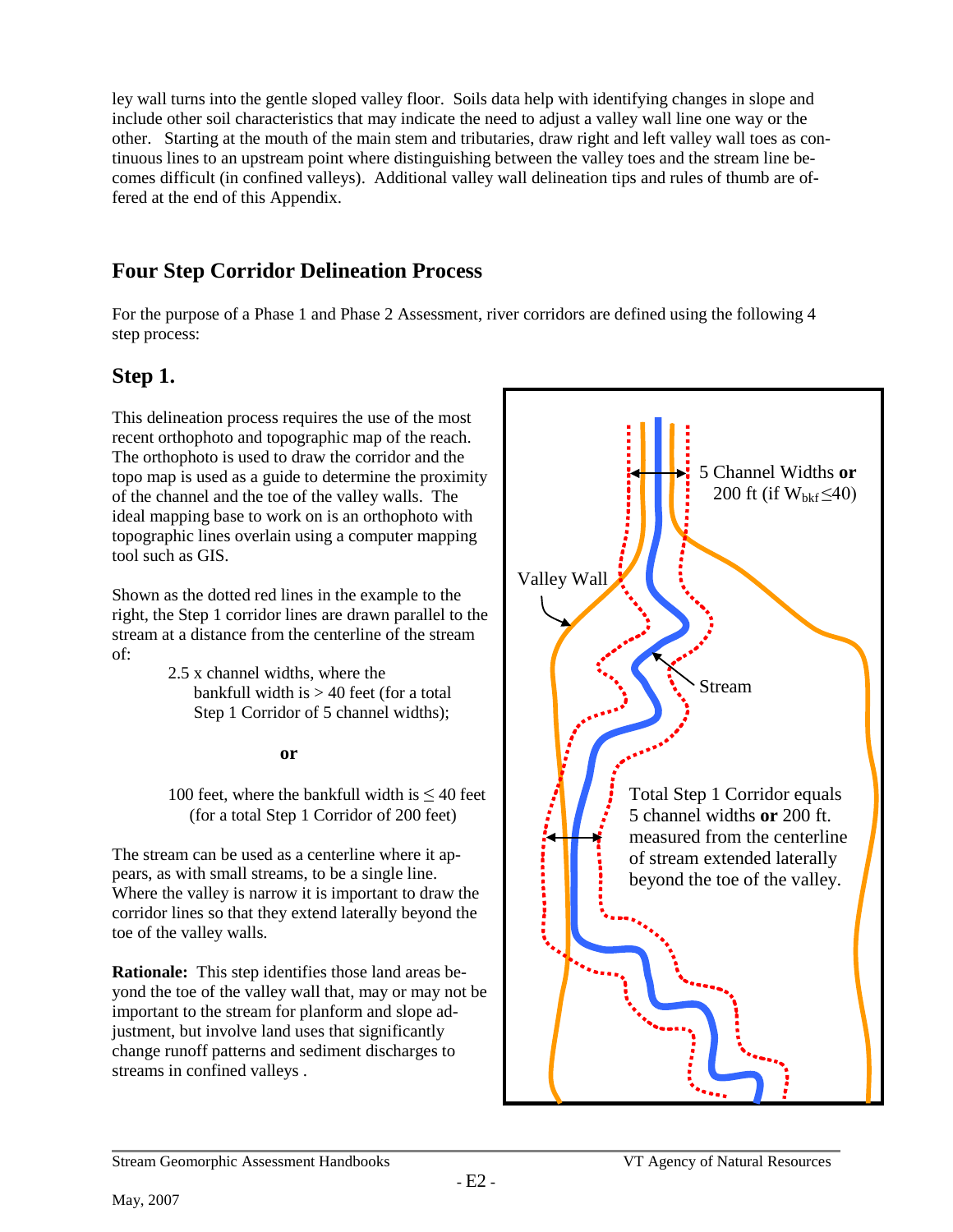## **Step 2.**

Shown as the dashed brown lines in the example below, the Step 2 corridor lines are drawn parallel to a line that is drawn down-valley through meander crossover points. For the purposes of this delineation process this line is called the meander centerline.

Complete Step 2 of the corridor delineation process for streams and rivers flowing in valleys measured to be at least 4 channel widths wide (valley types NW, BD, and VB). To draw the meander centerline, first place crossover points on the channel. These points are generally located in the center of the channel where the deepest thread of water (or thalweg) "crosses over" from the outside bank of one meander to the opposite bank on the next meander downstream.



Where there are no discernible meanders (in a straight or straightened reaches of channel), continue to add points along the centerline of the stream at a 7-10 channel widths interval. Draw corridor lines 4 channel widths either side of and parallel to a meander centerline drawn through the crossover points. The total corridor in an unconfined valley is 8 channel widths.

Since this stream corridor delineates lands that may influence runoff patterns and sediment discharges, as well as planform and slope adjustments in unconfined, depositional streams, the corridor lines should not extend laterally beyond the toe of the valley. As shown in the example to the right, discontinue the corridor line where the stream is close to the valley wall.

**Rationale:** In addition to lands affecting runoff, the Step 2 corridor includes the belt width (4-8 channel widths, depending on the stream type). The belt width is an area critical to unconfined streams as they adjust their slope consistent with their sediment regime.

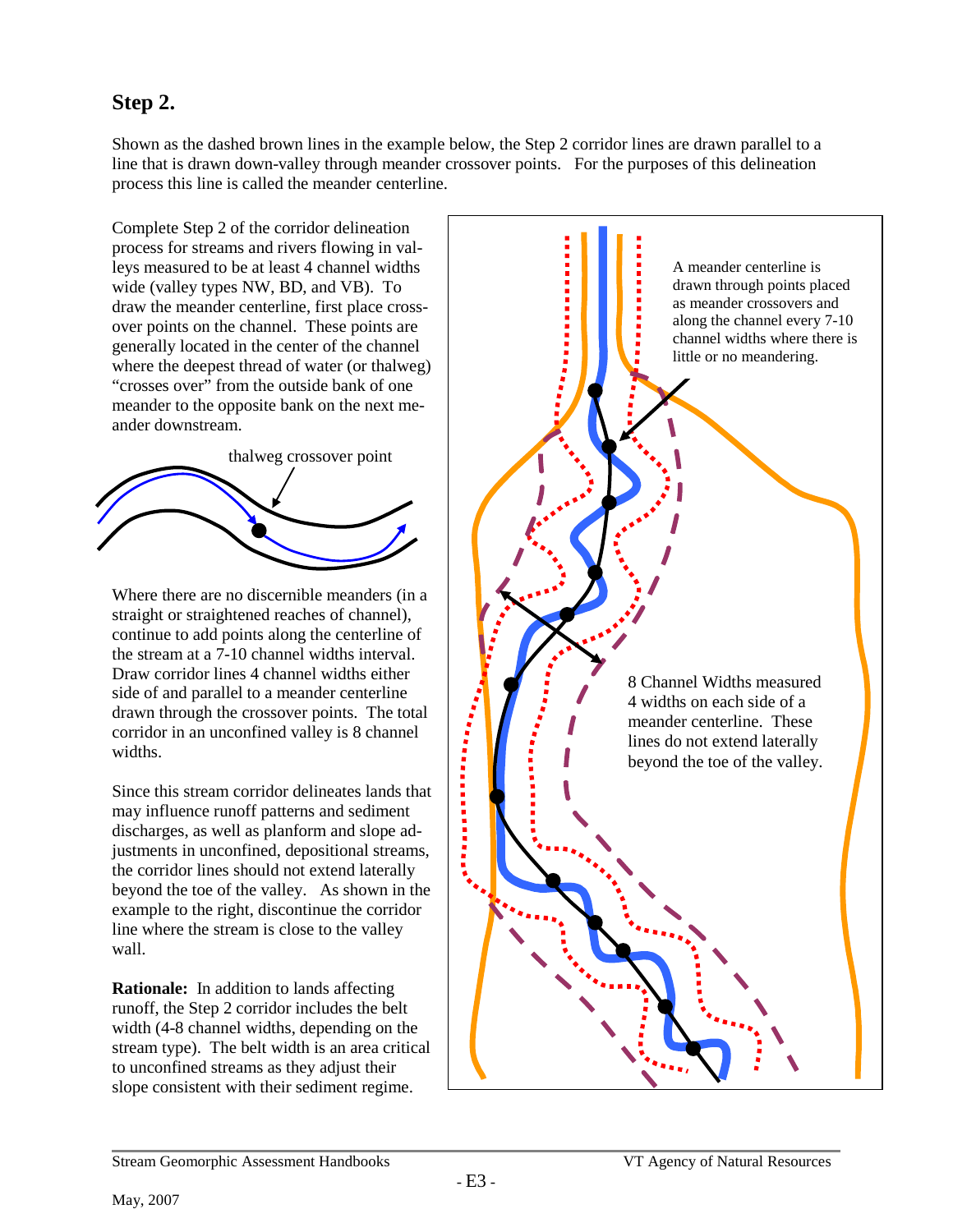## **Step 3.**

Shown as the dotted purple lines in the example below, a Step 3 corridor line is drawn parallel to the valley wall at a distance of 8 channel widths from the toe of the valley. Complete Step 3 of the corridor delineation process for streams and rivers flowing in valleys greater than 4 channel widths wide (Step 2-10: valley types 2 and 3).

The Step 3 delineation process is necessary only in those situations where the stream or river reach is in a broad unconfined valley and flowing within a distance of 4 channel widths from the valley wall. In reaches where the stream comes close to the valley wall, draw a line parallel to the toe of the valley at a distance of 8 channel widths. This line need not extend longitudinally (upstream or downstream) beyond lines drawn during Step 2 of this process.

**Rationale:** In lieu of any geologic information that may explain the straighter course of a stream, this Step assumes that a straight reach in a wide, shallow-sloped valley may attempt to adjust its planform and slope. The channel will become more sinuous to regain equilibrium with the large supply of fine grained sediments typically found in unconfined valley segments. The Step 3 delineation process attempts to include those land areas into the corridor that may be important to this adjustment process.

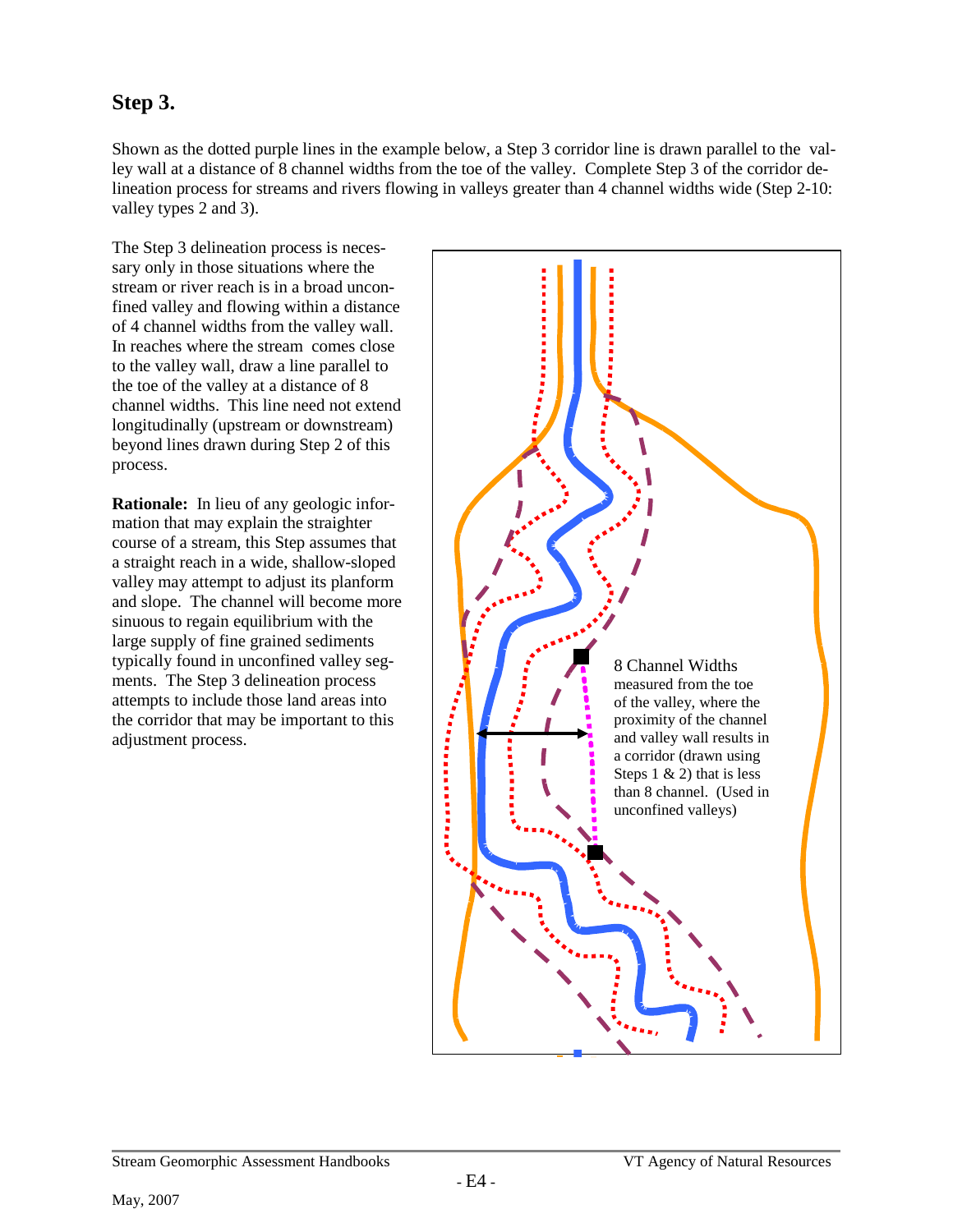## **Step 4.**

If more than one of the Steps 1 through 3 were required for a given reach, then you will want to complete Step 4 of this river corridor delineation process. The Step 4 corridor lines encompass all corridor lines drawn in Steps 1 through 3 to form a single stream or river corridor delineation.

Shown as the solid black lines in the example to the right, the Step 4 corridor lines follow those segments of the Step 1-3 lines that extend laterally away from the channel.

The only corridor lines to be included outside the toe of the valley walls are Step 1 corridor lines; for streams in confined valleys where a valley wall and meander centerline could not be drawn.

In the example to the right, the corridor for the stream reach in the valley segment labeled  $\mathbf{A}$ , the stream corridor follows the Step 1 corridor lines. This follows because Step 2 and 3 lines are drawn for streams flowing in broader valleys at least 4 channel widths wide.

Step 1 and 2 corridor lines were both drawn for the stream in valley segment **B**. The Step 2 lines were followed for the final corridor delineation (solid black line) because they extend further laterally than the Step 1 lines. Had there been an atypical meander with a larger amplitude (not shown) the Step 1 lines may have extended beyond the Step 2 lines around the meander.

Step 1, 2, and 3 corridor lines were drawn for the stream in valley segment  $\bf{C}$ . The Step 1 corridor line (on the right side) and Step 3 corridor line (on the left side) were followed from the final corridor delineation because they extend further laterally than any other line drawn in this valley segment.

**NOTE:** The stream and river corridors delineated for the Phase 1 and Phase 2 Stream Geomorphic Assessment are determined for the purposes of evaluating the possible impacts of various factors influencing runoff (i.e., land use/cover) and floodplain modifications. They are not intended to empirically show floodplains, flood prone areas, or flood hazard areas. These delineations are determined through Phase 2 **and** Phase 3 field assessments.

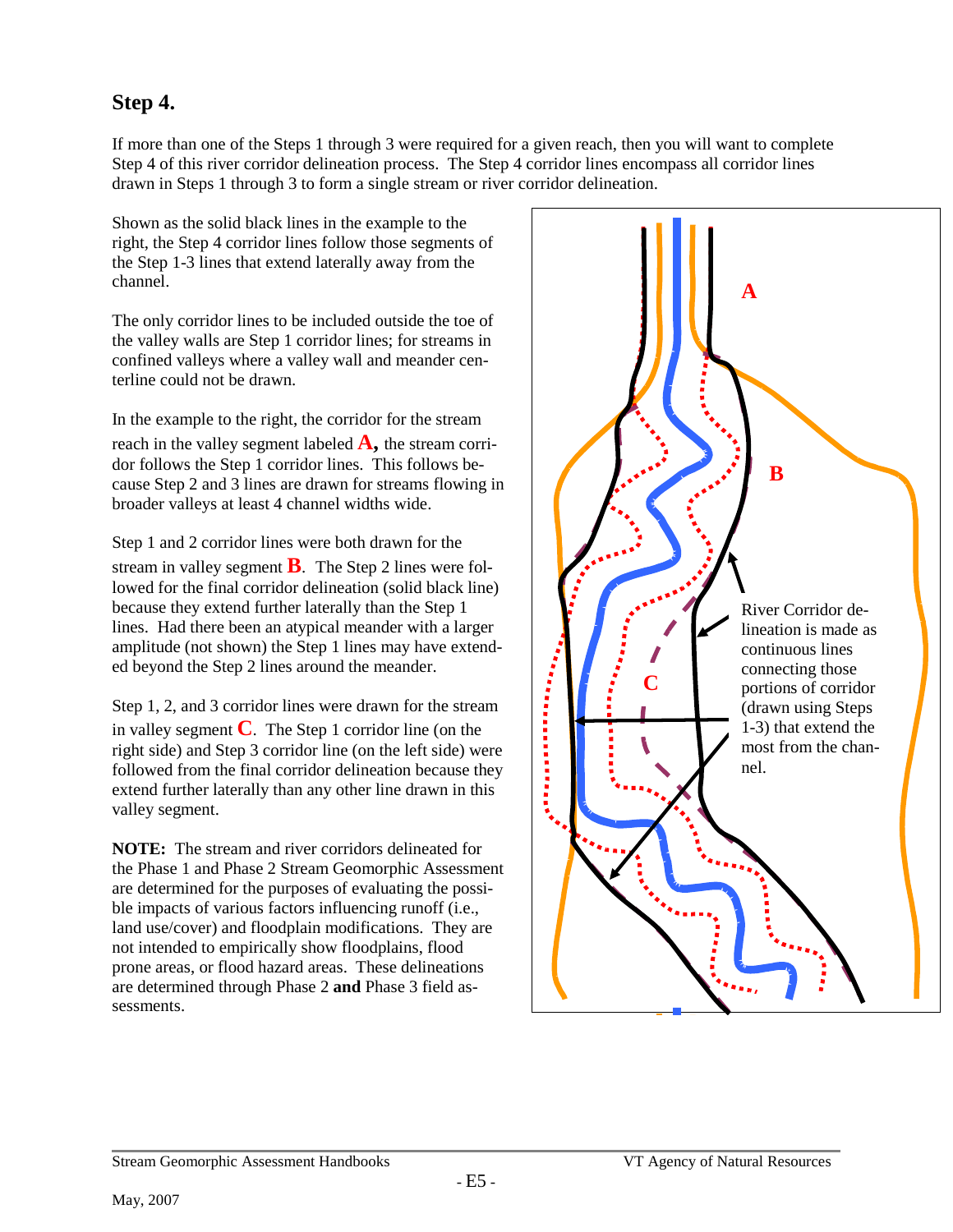## Valley wall delineation tip**s** and rules of thumb

#### **Background and Need**:

Polygon shape files showing the location of the toes of valley walls are one of the user-created inputs to the Stream Geomorphic Assessment Tool (SGAT) and are used in Step 7 of SGAT to determine valley length and average valley width (used to calculate sinuosity and confinement).

*For Phase 1 uses, relatively crude valley walls are generally sufficient*. In Phase 1 you are looking at the natural valley setting, and not including any man made changes to the width of the valley. During the Phase 2 geomorphic assessment a more accurate delineation of the natural valley walls can be determined; the field assessment will also allow for any potential human made changes to the valley width to be noted and used for modifications to the valley walls for FEH corridor delineation.

During the development of Fluvial Erosion Hazard (FEH) corridors in SGAT (Part E, Step FEH03), the corridor is clipped to the valley wall, as erosion hazards do not extend outside the valley floor (see Appendix H for a more detailed look at corridor development). As a result, the valley wall locations often define the limits of the FEH corridor, making an accurate valley wall shape file essential to the process. This is especially true in many of Vermont's narrower valleys, where the valley walls often define one or even *both* sides of the FEH corridor. Review the additional criteria for valley wall consideration, under "Phase 2 and FEH valley wall guidance" below.

While identifying valley walls is generally a simple task, it can be complicated by the presence of features both manmade (road and railroad beds, development), and natural (terraces, abandoned floodplains, etc) which may act as confining features . The purpose of this guidance document is to clarify both the purpose and application of the valley wall shape file in the VTANR Stream Geomorphic Assessment and related applications, and to provide guidelines that will help assessors develop the best possible valley wall shape files.

The valley walls are used, in part, to help define the lateral constraints on the river. In delineating the valley walls it is important to try to establish reasonable estimates of valley toe locations. In certain valleys it will be necessary for the user to make a reasonable best guess; erring on the side of conservative to define wider valleys where remote sensing data presents uncertainties. The user may not delineate valley walls in steeper, more confined valleys where it is harder to distinguish the toes of the valley from the stream itself.

The 20 foot contour lines on topographic maps may not be detailed enough to give a clear indication of where the toe of the valley wall may be. To assist in determining the outer limits or toes of the valley wall, it may be valuable to use the NRCS soils in conjunction with the topographic map. The soils can be linked in ArcView to the NRCS Top20 table; then displayed on parent material. One of the key parent materials to look for is alluvium. Using the surficial geology maps to locate bedrock outcrops will also provide insight into where the geology is restricting the river from moving laterally across a valley.

Once delineated as a shape file in ArcView, print out the valley walls on a topographic map and/or orthophoto, and conduct a field review of valley walls. First, field check those areas where you had questions, then if time and funds permit review the valley walls in other reaches. During your time in the field, verify the location of the valley wall whenever possible. If the valley wall location differs from your original delineation, make note of the true location on your map and change it when you return to the office. Some people like to take a laptop into the field to cut out this intermediate step. Another approach is to capture toe of valley wall locations with a GPS unit. If using this approach, be aware of the accuracy of the GPS unit being used. Given the margin of error for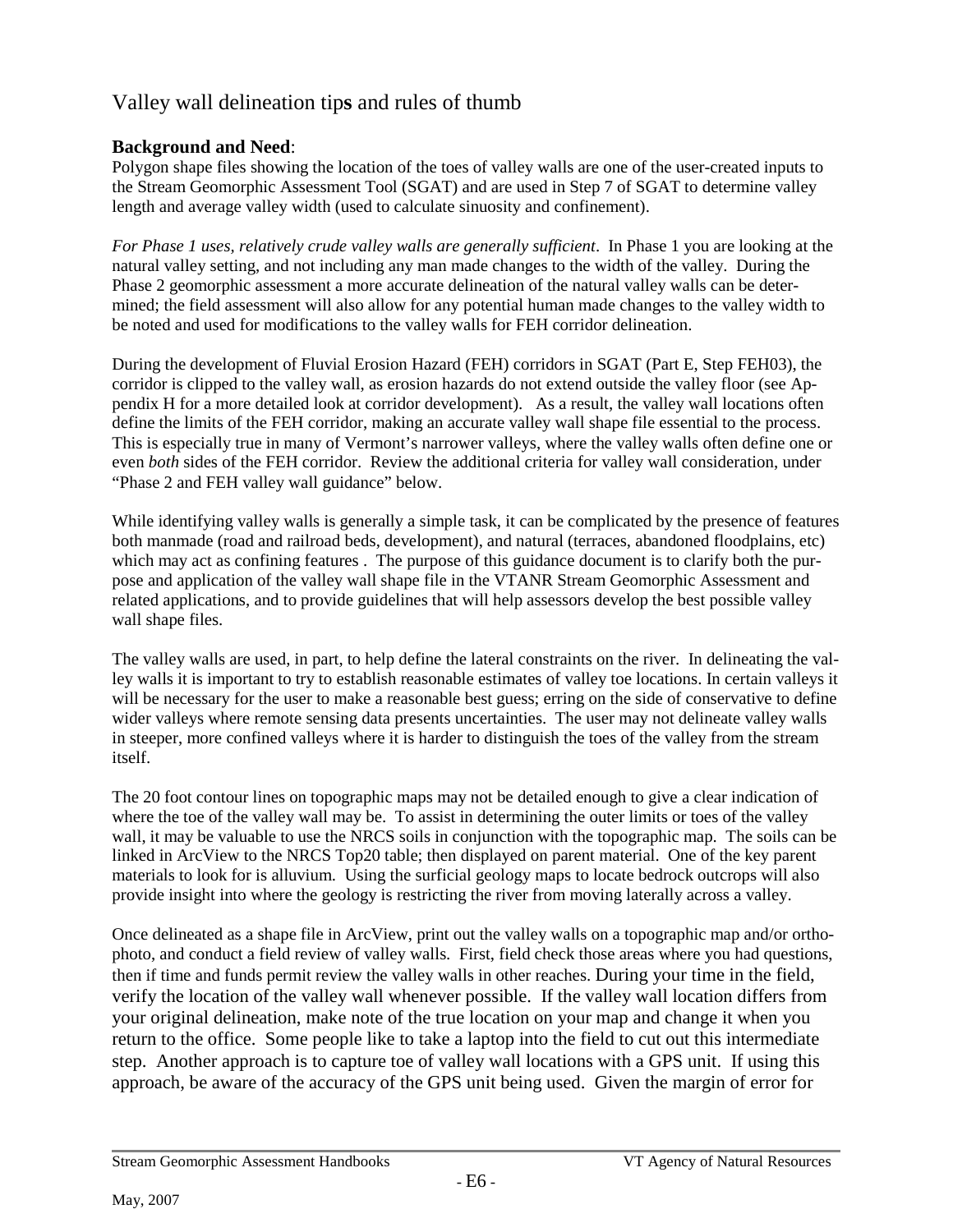many handheld GPS units in many situations, it is often possible to more accurately identify locations manually using orthophotos.

On those reaches where it is not possible to field check the location of valley walls, you may consider completing a stereoscopic analysis of air photos, which allows the user to view the landscape in 3D. It is possible to see rises as low as 5 to 10 feet. This process may only be necessary where there are concerns or issues that dictate the need for more accurate valley walls and a field visit is not possible.

\* *In locations where LIDAR (Light Detection and Imaging) has been flown (much of Chittenden County, see the Vermont Mapping Program's website for the latest:* 

*[http://www.state.vt.us/tax/mapping.shtml\)](http://www.state.vt.us/tax/mapping.shtml) and an accurate digital elevation model has been produced, it may be possible to develop a very accurate valley wall based solely on remotely sensed data.*

#### **Guidelines**

- 1) If SGAT is to be used; review Step 7 "*Requirements for Digitizing Valley Walls***"** for additional information on the data requirements for valley walls used in SGAT. (There are a few examples below that address SGAT issues.)
- 2) Include all alluvial material, except unreasonable rises, as indicated by topography
- 3) Use the outer limits of the valley as indicated by the contour lines (where topographic map indicates a wide valley), even if the alluvial material does not fill the valley. Overlaying the topographic contours on the soils map can be a good way of reviewing both topographic features and soils at the same time.
- 4) Delineate the toe of the valley wall at changes in elevation greater than 20 feet (indicated by 2 or more contour lines within a short distance of each other), as this is a good indicator that the river is not likely to utilize the taller, steeper feature.
- 5) Include alluvial fans that are within the mainstem valley





Stream Geomorphic Assessment Handbooks VT Agency of Natural Resources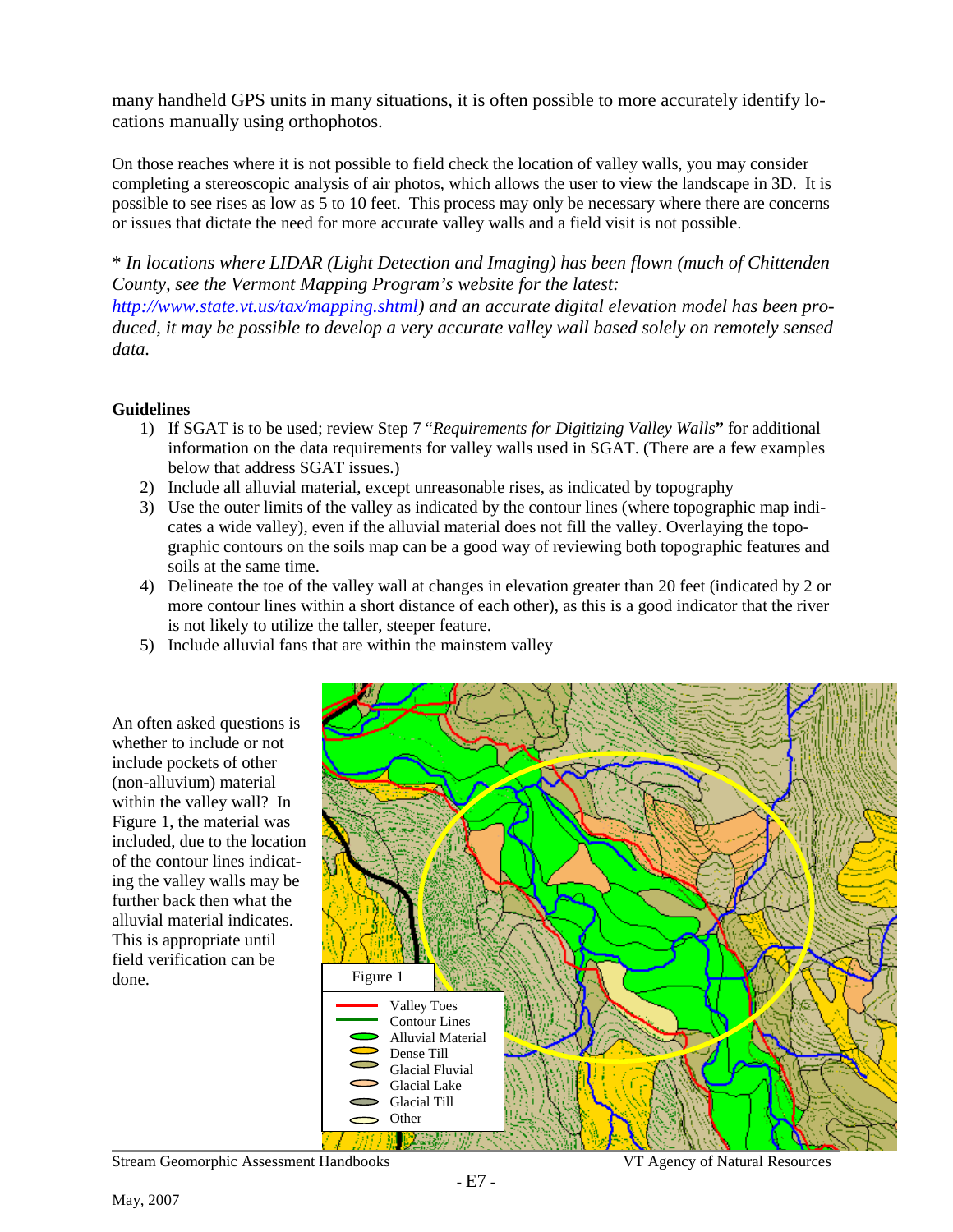The valley wall in Figure 2 was not extended up to the outer extent of the alluvial depicted on the soils map. Alluvial material in the surrounding area did not extend up the contours in the same way as this lobe of alluvium. To keep the valley wall more consistent, and to not create an odd "point" in the valley, the valley wall bisected the lobe. A compromise was also made in the valley wall, where the contour lines indicated a change in elevation of greater than 20 feet. The valley wall was drawn to include as much of the alluvial material as possible without extending up the slope significantly.

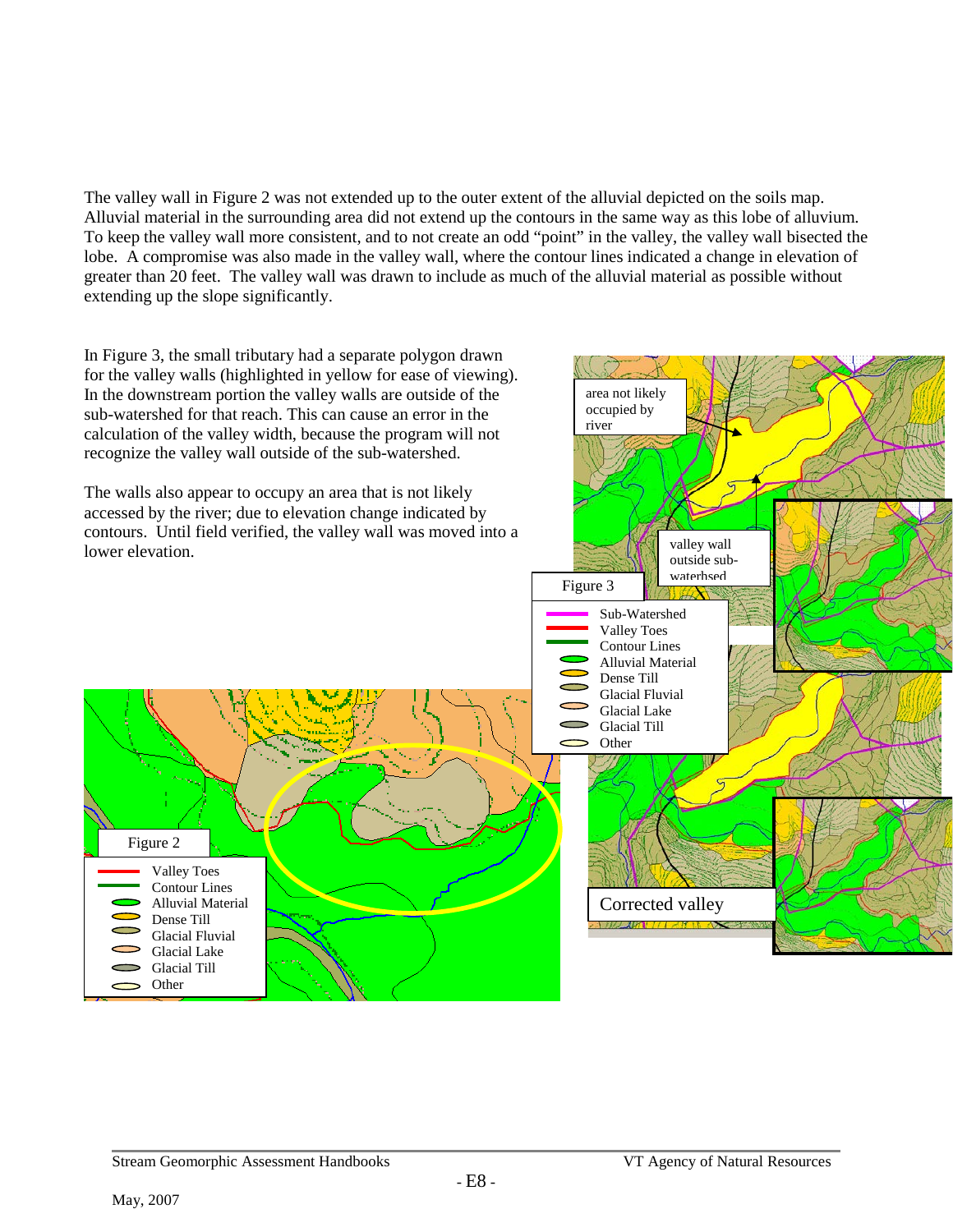Be careful with valley walls outside of the subwatershed boundaries. In SGAT, if the valley line is outside of the sub-watershed it will not be counted for the reach. In some cases it is not possible to contain both valley walls within the sub-watershed for the reach; and in those cases the user will have to manually measure the valley data for that reach (see Figure 4).

Figure 4 is an example where the user would not be able to include both sides of the valley (highlighted in yellow for ease of viewing) for one of the mainstem reaches. A tributary enters the valley and divides the valley into "two" sub-watersheds. The user will get an error in SGAT – Step 7 that the valley information can not be calculated for this reach. The user will be able to have SGAT skip this reach and continue with calculating data for the remaining reaches. Be sure to note the reach number indicated in the error message, then come back and manually measure the valley information.



### **PHASE 2 AND FEH VALLEY WALL GUIDANCE**

#### **Phase 2 and FEH**

For the purposes of Phase 2 assessments and Fluvial Erosion Hazard mapping, the goal is to adjust the valley wall shape file to reflect the presence of natural and man made features which act as barriers to lateral migration of a river.

#### **Identifying Valley Walls in the Field**

Identifying the location of the toe of the valley walls is usually straightforward. In most cases, the toe of the valley wall is located at the break in slope between the steeper valley walls and the flatter valley floor. However, there are situations that are much less straightforward, several of which are discussed in more detail below.

#### **Terraces**

As a result of heavily glaciated nature of the landscape, many types of glacial, glaciofluvial, and glaciolacustrine terraces can be found in the river valleys of Vermont, as well as more recent terraces of fluvial origin.

For the purposes of fluvial erosion hazard mapping we are concerned with whether or not a terrace is a confining feature for a stream. In other words, does (or will) the terrace act as a barrier